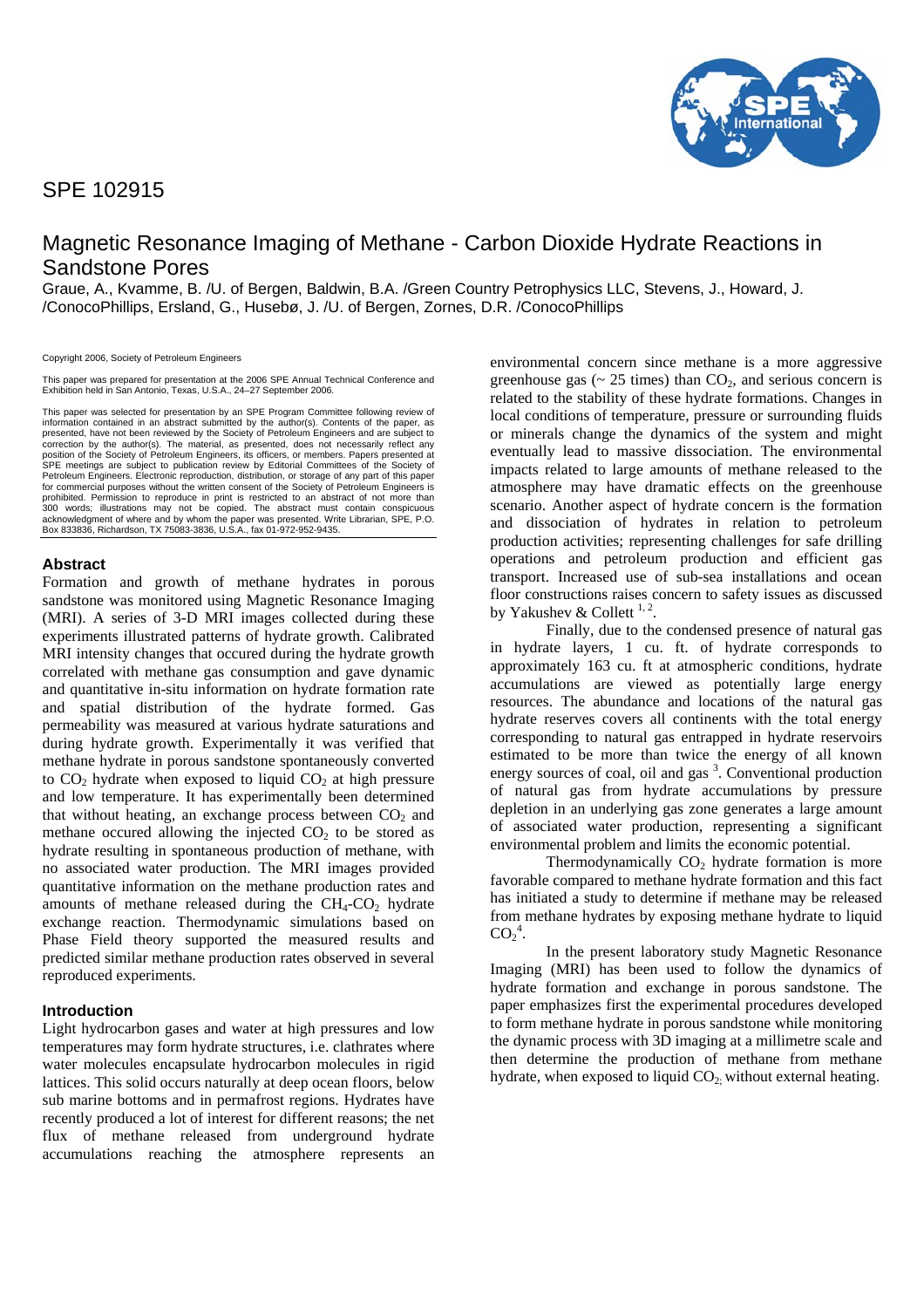# **Hydrate Formation, Dissociation and Reformation**

In controlled laboratory experiments gas hydrate was formed in porous rock. Two outcrop Bentheim sandstone core plugs, 9.4 cm long and 3.8 cm diameter, were used as reservoir rock in this study. Porosity and fluid permeability of the core plugs were measured at 22% and 1.1 Darcy, respectively for both plugs. The mineralogy for this sandstone shows 99% quartz content.

The first core plug was initially placed in a core holder in the MRI and vacuum evacuated. The core holder was made of composite material to minimize influence on the imaging capabilities. A cooling system was constructed that could hold the core at a selected, stable temperature within the range of 0-200ºC, with an accuracy of 0.1ºC, for an extended period of time. Figure 1 shows schematically the experimental set-up. The cooling fluid selected, Fluorinert (FC-84), is invisible to MRI and is also used as the confining fluid for pressure maintenance in the core holder. To keep the volume of the confining fluid small and the cooling bath and pumps at a safe distance from the magnet a heat exchange system was used. The tubing which circulated the high-pressure confining fluid was embedded in larger PVC tubing filled with the temperature controlled circulating propolene glycol, which was not piped through the MRI. The core plug was then pressurized to 81.6 bar using methane and exposed to brine injection from one end. The water flooded core reached a uniform saturation of 50% water and 50% methane. High spatial resolution fluid saturation imaging, at millimetre scale, was used to ascertain uniform water saturation distribution and was then applied when lowering the temperature for the system from ambient conditions to 4ºC to allow hydrates to form; a cooling that lasted for approximately 5 hours.

After heating and cooling the system several times the formation and dissociation of hydrates were monitored as function of time. During hydrate formation decreasing signal intensity is observed due to water forming a solid phase in the form of hydrate. By observing the lack of signal from the water phase dynamic 3D images of hydrate formation are obtained. Figure 2 shows that the hydrate measurable with MRI in the first core plug took several hours to form. The hydrate formation initiated at the end connected to a continuous supply of methane. Hydrate formation occurred as a frontal advancement from the inlet end towards the outlet end. The experiments were carried out at two different temperatures, first at 3ºC, then again at 5ºC, to be certain that no ice was formed in the aqueous phase. Various patterns of growth were observed, both as a front progressing from one end and a gradual loss of MRI signal throughout the core plug; the latter indicating a uniform distribution of hydrate growth. Most experiments formed hydrate thoroughout the core plug. Excellent results were obtained when comparing MRI intensity and methane consumption during hydrate formation as illustrated in Figure 3. Key parameters in these experiments include  $S_{wi}$ , composition and distribution of water  $(0.2 - 1.0)$ and distribution and supply of CH4.

As in earlier MRI experiments of bulk hydrate <sup>5,6</sup>, MRI was found to provide excellent resolution between the hydrate and its liquid/gas precursors and allowed the dynamic, spatial imaging of the formation and dissociation of hydrates in the porous sandstone under various injection conditions.

**Gas Permeability in Gas-Water-Hydrate Systems**  A series of experiments measured gas permeability in sandstone plugs during and after hydrate formation in rocks with various initial water saturations, between 33 and 52 percent.

Gas permeability was measured at steady-state flow of methane or nitrogen through the hydrate-bearing core sample. Figure 4 shows the change in permeability during stages of hydrate growth at 47 percent initial water saturation. Hydrate growth is shown as the fractional amount of free water, normalized to the initial (free) water saturation. Gas permeability decreases rapidly as hydrate forms. The reduction in permeability is explained from pore-filling reduction of porosity as hydrates expand and act as an extension of the solid grain space. Theoretical considerations imply that water molecules with entrapped CH4 take up 26 percent more of the pore space when converted to hydrate. Clearly, the resistance to flow, which depends on hydrate microgeometry and growth pattern<sup>7</sup> will increase as the hydrate saturation increases and eventually occupies a portion of the pore space large enough to render the core impermeable. Figure 5 shows gas permeability results from five hydrate growth experiments. At high hydrate saturation  $($   $\sim$  62% PV) the gas permeability is reduced to a few mD in a 1.1 Darcy core. The results shown in Figure 5, not corrected for Klinkenberg, Forchhheimer and temperature effects, demonstrate significant gas permeability even at hydrate saturations above 60%. It is believed that hydrate growth patterns will strongly affect the relative permeability curves for water-gas-hydrate systems. Factors controlling the latter may include mineralogy and texture, water salinity, gas composition, and whether hydrate forms from free or dissolved gas  $<sup>7</sup>$ . The obtained results are relevant</sup> to situations where water is exposed to free methane; situations where hydrate preferentially starts forming on the gas-water interface.

### **Methane Production by CO<sub>2</sub> Sequestration**

A second core plug was cut along the long axis into two half cylinders in order to establish an open fracture. This maximizes the surface area of the rock's water/gas mixture, and later the in-situ hydrate, to be exposed to the subsequent injection of liquid  $CO<sub>2</sub>$ . When assembled in the core holder, a polyethylene spacer with two open and connected compartments was inserted in between the two half cores (Figure 6). To establish methane hydrates within the fractured porous media, the rock was saturated with pressurized methane then water was allowed to imbibe into the matrix, supplied from the fracture, until the water saturation reached a predetermined value. Brine injection was terminated when the water front approached the outlet end of the core in order to establish an area downstream with decreasing water saturation. Then the system was cooled to 4ºC to promote the formation of hydrates. Figure 7 shows the dynamic development of methane and water forming hydrates within the fractured, second core plug.

At the first time step shown in Figure 7 the core exhibits the saturation distribution obtained after the spontaneous brine imbibition was terminated. A limited, predetermined amount of water had been injected into the fracture, and was allowed to imbibe into the two half cores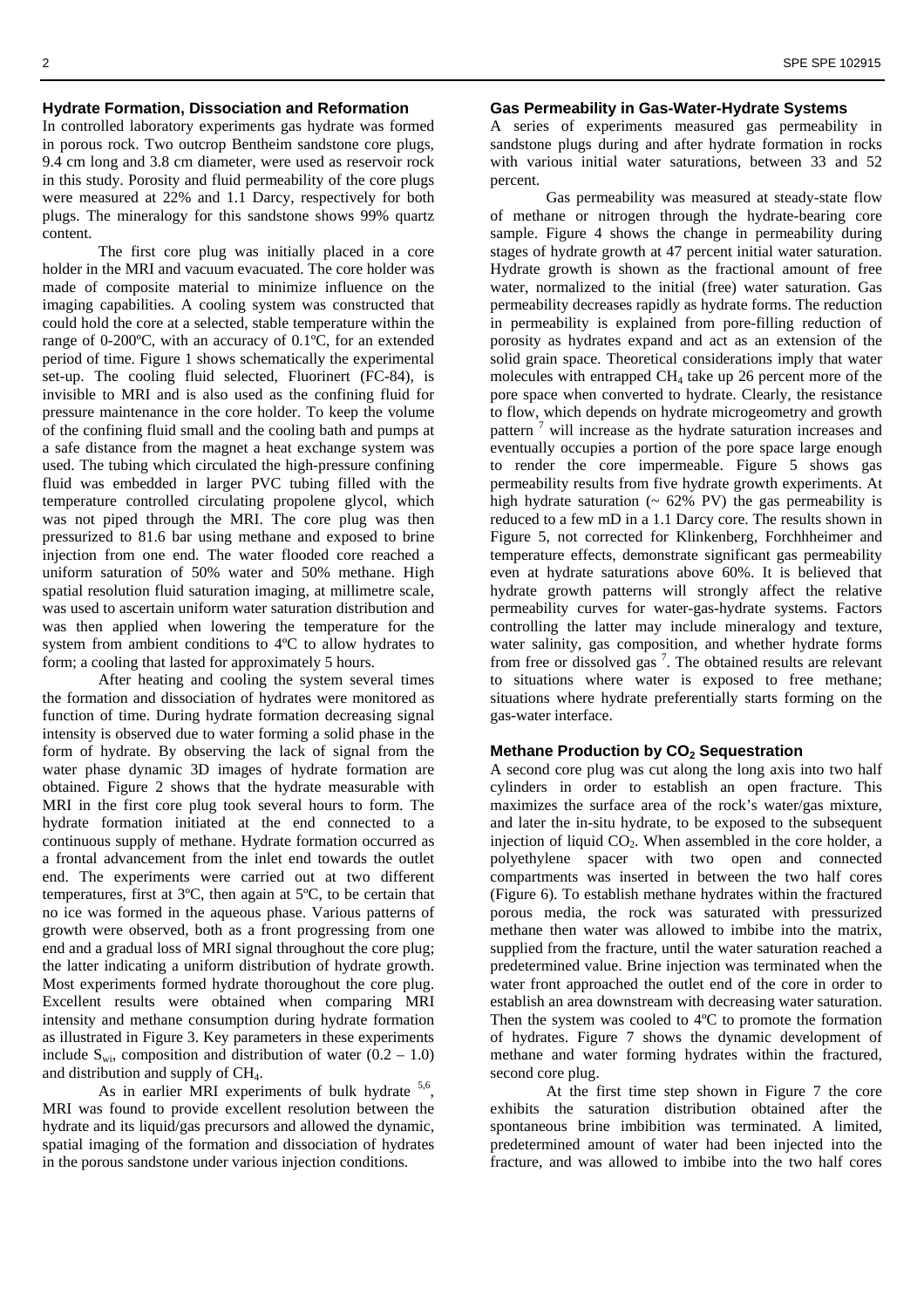resulting in a 50% water saturation. Trapped methane in the invaded pore space and free methane in the upper part of the core halves were supported by available free methane from the fracture and the methane source when being consumed during the subsequent hydrate formation; when the temperature was lowered. Since the MRI signal represents the water, a lack of signal indicates that the water had solidified into hydrates. At 60 hours the hydrate formation ceased and it is seen that at the plug end containing the dispersed, or decreasing, water saturation only partly hydrate formation was observed. Down stream, in the region of free methane gas saturation with no water present, no hydrate is formed. Free methane is not detected within the porous rock by MRI; however, in bulk it is possible to measure the methane concentration, due to longer relaxation times. Therefore, a stable concentration of methane is observed in the fracture during the hydrate formation as a methane source was readily available at the up stream end of the core plug.

 $CO<sub>2</sub>$  was injected into the fracture to flush out the methane and allowed to interact with the hydrate. The subsequent kinetic interaction with the hydrate is shown in Figure 8. As can be seen from this figure methane was spontaneously produced into the fracture, as later was verified from effluent analysis. A profile of the MRI intensity generated from the methane concentration along the length of the fracture as a function of time gave in-situ information on the amount of methane produced. The noticeable difference in the change of the MRI intensity along the length of the fracture suggested that the methane production continued over 4 days. When no increase in methane concentration could be observed, a  $CO<sub>2</sub>$  flush of the fracture was performed. Figure 9 exhibits the in-situ methane production, measured by MRI, as function of time between each  $CO<sub>2</sub>$  flush. It is noticeable from Figure 9 that the methane production rate was very similar for all of the three productions; early fairly high then slowly decreasing. The production of methane ceased earlier for each subsequent  $CO<sub>2</sub>$  flush. The latter may indicate that the amount of methane hydrate contacted by  $CO<sub>2</sub>$  was reduced after each  $CO<sub>2</sub>$  flush while the former is, as indicated above, related to changes in chemical potential of  $CO<sub>2</sub>$  and the kinetic effects of reduced thermodynamic driving force on the methane production. When methane production ceased, a  $CO<sub>2</sub>$  flush of the fracture was performed and the effluent was characterized by gas chromatography. This sequence of flushing procedures was performed 2-4 times to allow for additional methane production. Figure 9 includes the effluent methane production by material balance calculations from three  $CO<sub>2</sub>$  flushes.

At the experimental P-T conditions the density of pure methane is typically gas phase density in contrast to pure  $CO<sub>2</sub>$  which is in the liquid region at the same conditions. The relative buoyancy of a separate  $CH<sub>4</sub>$  phase relative to a separate  $CO<sub>2</sub>$  phase is reduced due to mutual solubility of the two components, which for intermediate concentration ranges will lead to phase separation. Practically this means that the escape of released CH4 may be limited by the kinetics of CH4 dissolution into the  $CO<sub>2</sub>$  phase, and eventually a phase split, depending on the relative amounts of  $CH_4$  and  $CO_2$  at the local conditions of temperature and pressure. This implies that the production rate is determined both by the reduced available methane hydrate and also by reduced thermodynamic driving force caused by the dilution and phase splitting of the  $CO<sub>2</sub>$ phase in the spacer compartment. In a real reservoir with channels/fractures the escape of CH4 will thus be a complex function of the local conversion kinetics and the local flow situation. Natural hydrate structures vary significantly. A typical pattern is that the hydrate layers are separated by low permeable clay layers. Hydrate layers can be considered as more or less a stationary structure which is typically not thermodynamically stable in a rigorous sense but rather trapped into a situation of slow dynamics. In addition to the presence of fractures in the sediment structure, as well as in the trapping layers above, the success of a natural  $CH<sub>4</sub>$ replacement scenario depends on the type of sediment and corresponding flow properties. Practically these issues as well as the extension and connectivity of the hydrate layers are key factors in determining the actual value of a hydrate reservoir as a storage site with corresponding natural gas production.

### **Conclusions**

- The dynamics of methane hydrate formation in sandstone have been monitored with MRI.
- Spontaneous conversion of methane hydrate to  $CO<sub>2</sub>$ hydrate was implied by the production of methane when the hydrate was exposed to liquid  $CO<sub>2</sub>$ .
- The conversion of methane hydrate into carbon dioxide hydrate in sandstone takes place without adding heat to the system.
- Within the scale of the MRI resolution no liquid water phase was observed.

### **Acknowledgement**

Several of the authors are indebted for the support from the Royal Norwegian Research Council. The authors acknowledge the permission from ConocoPhillips to publish this work.

### **References**

- 1. Yakushev, V.S., Collett, T.S. Gas hydrates in arctic regions: Risk to drilling and production. *Proc. 2nd Int. Offshore and Polar Engineering Conference*, San Francisco, USA (1992).
- 2. Dawson, A.G., Long. D., Smith. D.E. The Storegga slides: Evidence from eastern Scotland for a possible tsunami. *Marine Geology*, **82**, 271-276 (1988)
- 3. Sloan, E.D. Fundamental principles and applications of natural gas hydrates. *Nature*, **426** (2003).
- 4. Graue, A., Kvamme, B., Baldwin, B.A., Stevens, J., Howard, J., Aspenes, E., Ersland, G., Husebø, J., Zornes, D.R.: "Environmental Friendly CO<sub>2</sub> Storage in Hydrate Reservoirs Benefits from Associated Natural Gas Production", SPE 18087, *Proc.: 2006 Offshore Technology Conference*, Houston, TX, USA, May 1-4 (2006).
- 5. Moudrakovski, I.L., Ratcliffe, C.I. and Ripmeister, J.A. Application of magnetic resonance microimaging (mrm) to monitor the formation of gas hydrate. *Proc.: Fourth International Conference on Gas Hydrates*, Yokohama, Japan, May 19-23 (2002).
- 6. Baldwin, B.A., Moradi-Araghi, A. and Stevens, J.C. Monitoring hydrate formation and dissociation in sandstone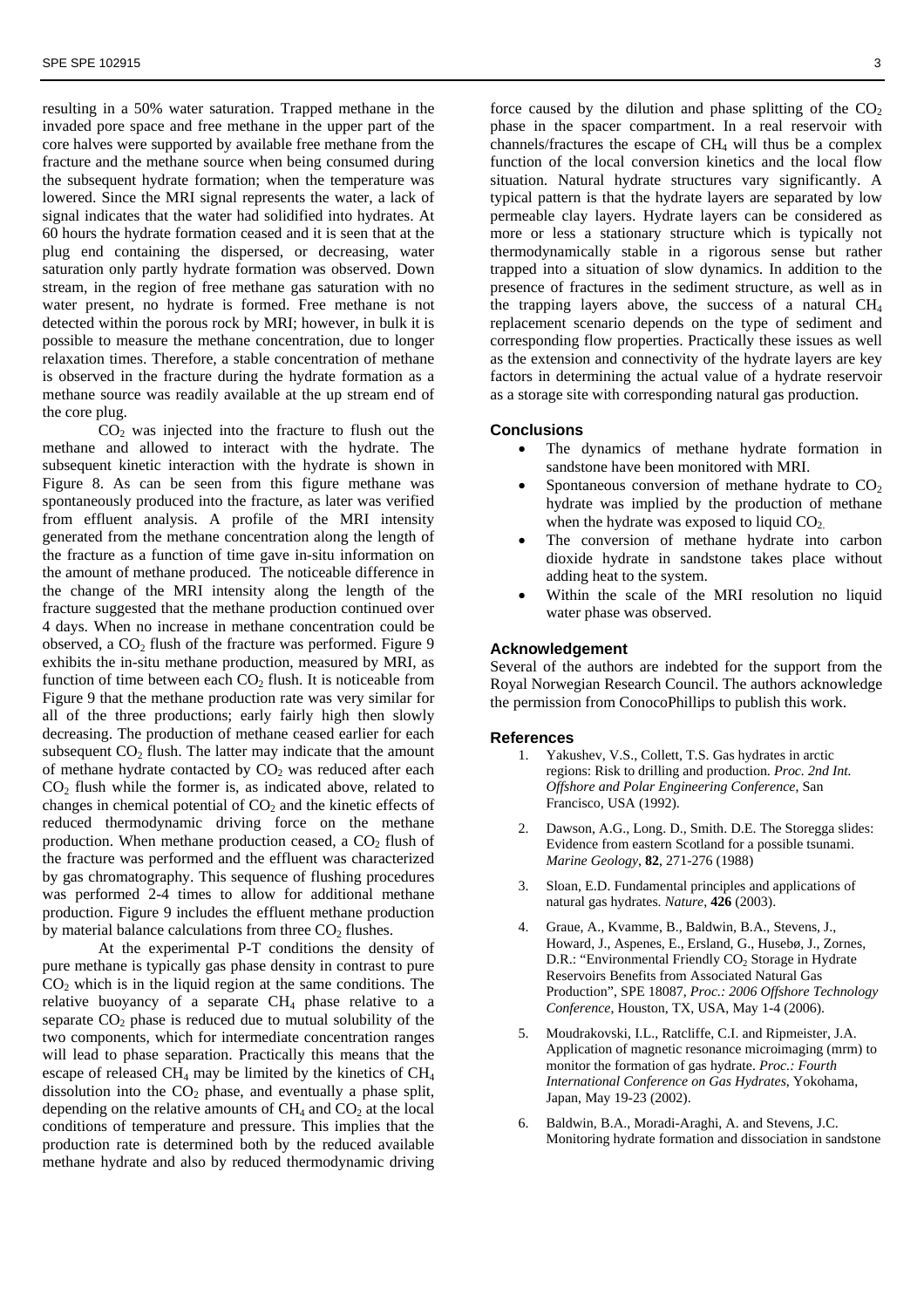and bulk with magnetic resonance imaging. *Magnetic Resonance Imaging*, **21**, 1061-69 (2003).

7. R.L, Kleinberg, C.Flaum, D.D. Griffin, P.G. Brewer, G.E Malby, E.T. Peltzer, J.P. Yesinowski, Deap Sea NMR: Methane Hydrate Growth Habit in Porous Media and its Relationship to Hydraulic Permeability, Deposit Accumulation, and Submarine Slope Stability" submitted to Journal of Geophysical Research B, March 2003.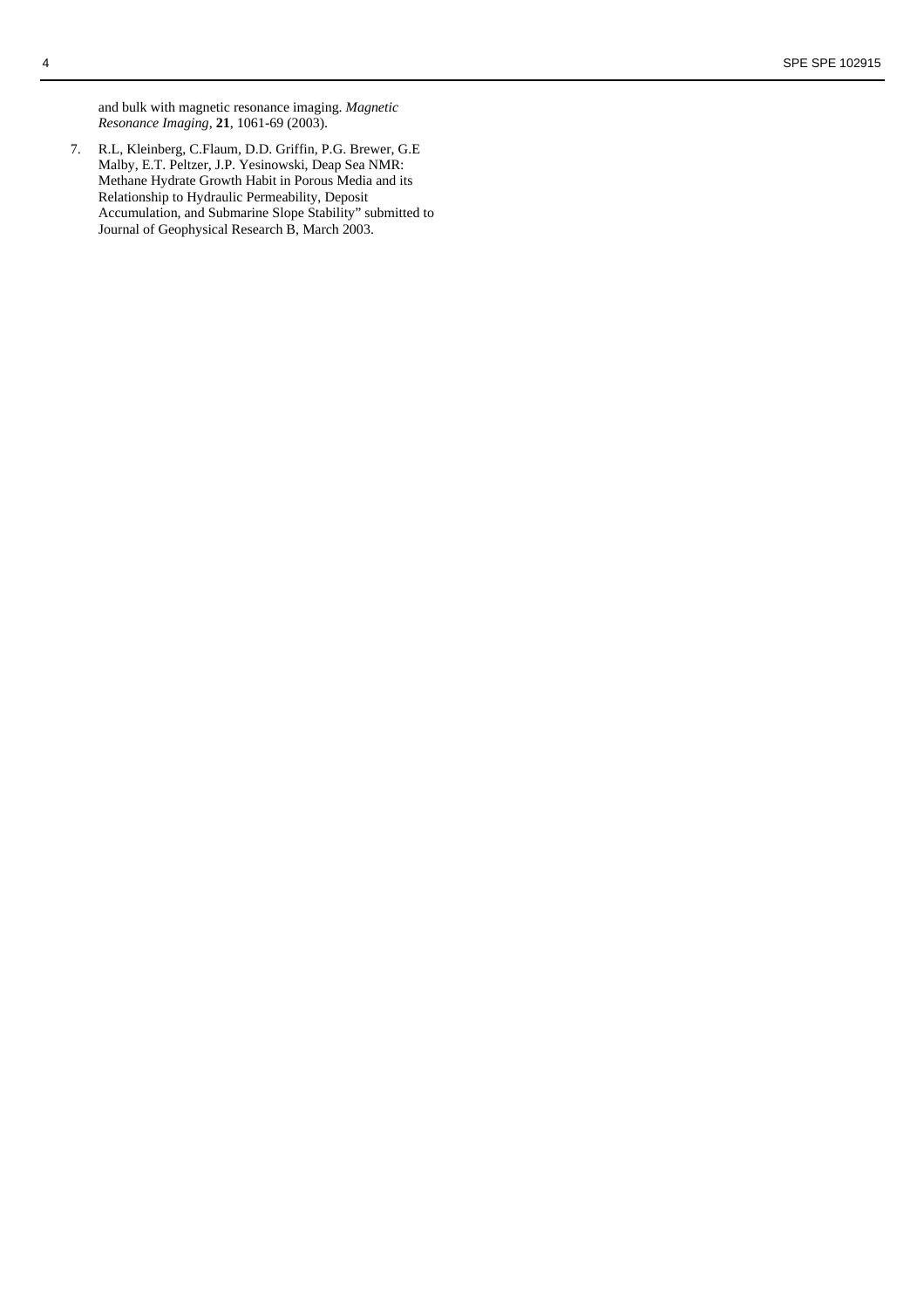

**Figure 1. Schematics of the experimental set-up.**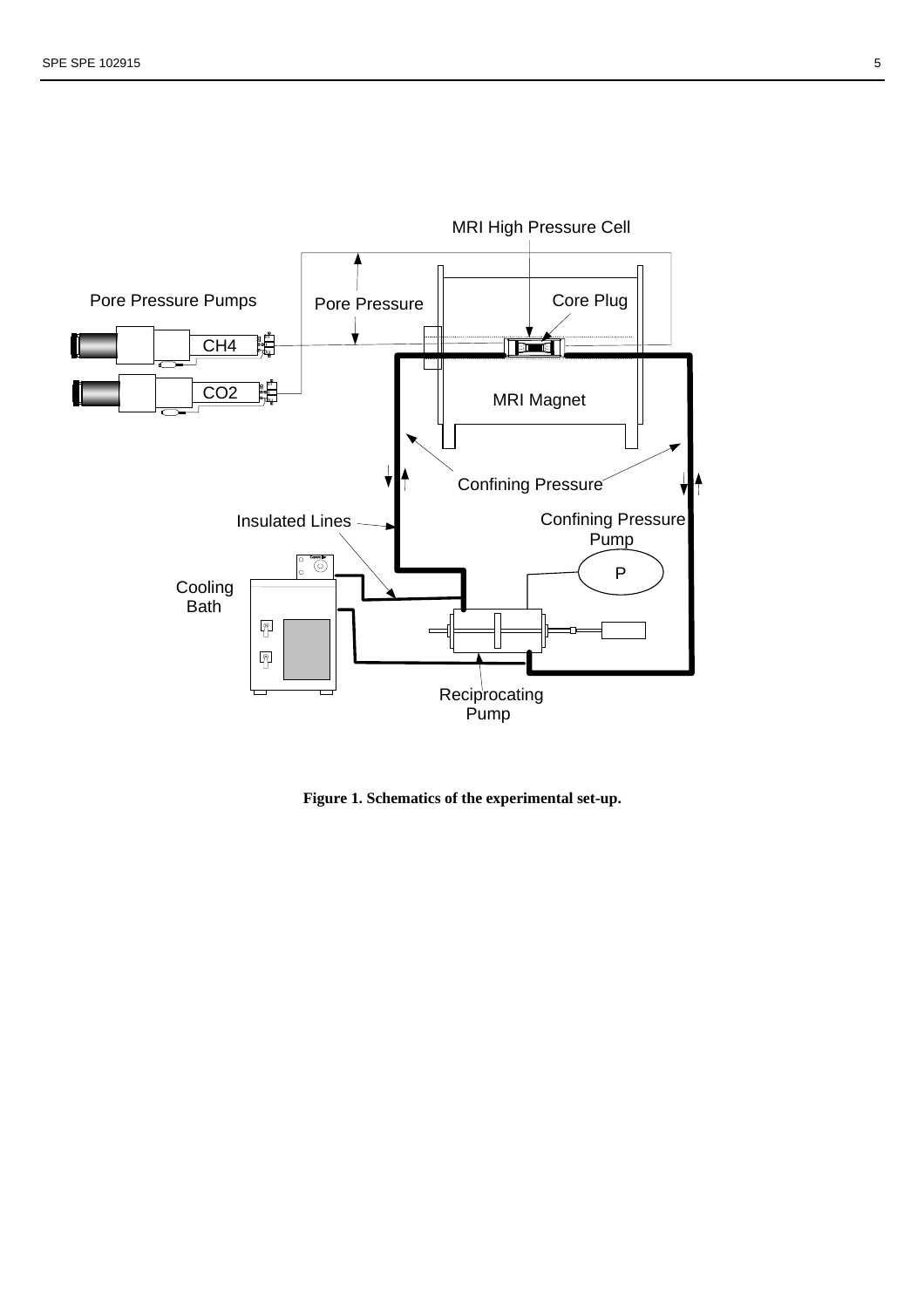

**Figure 2 . Dynamics of hydrate formation in sandstone.**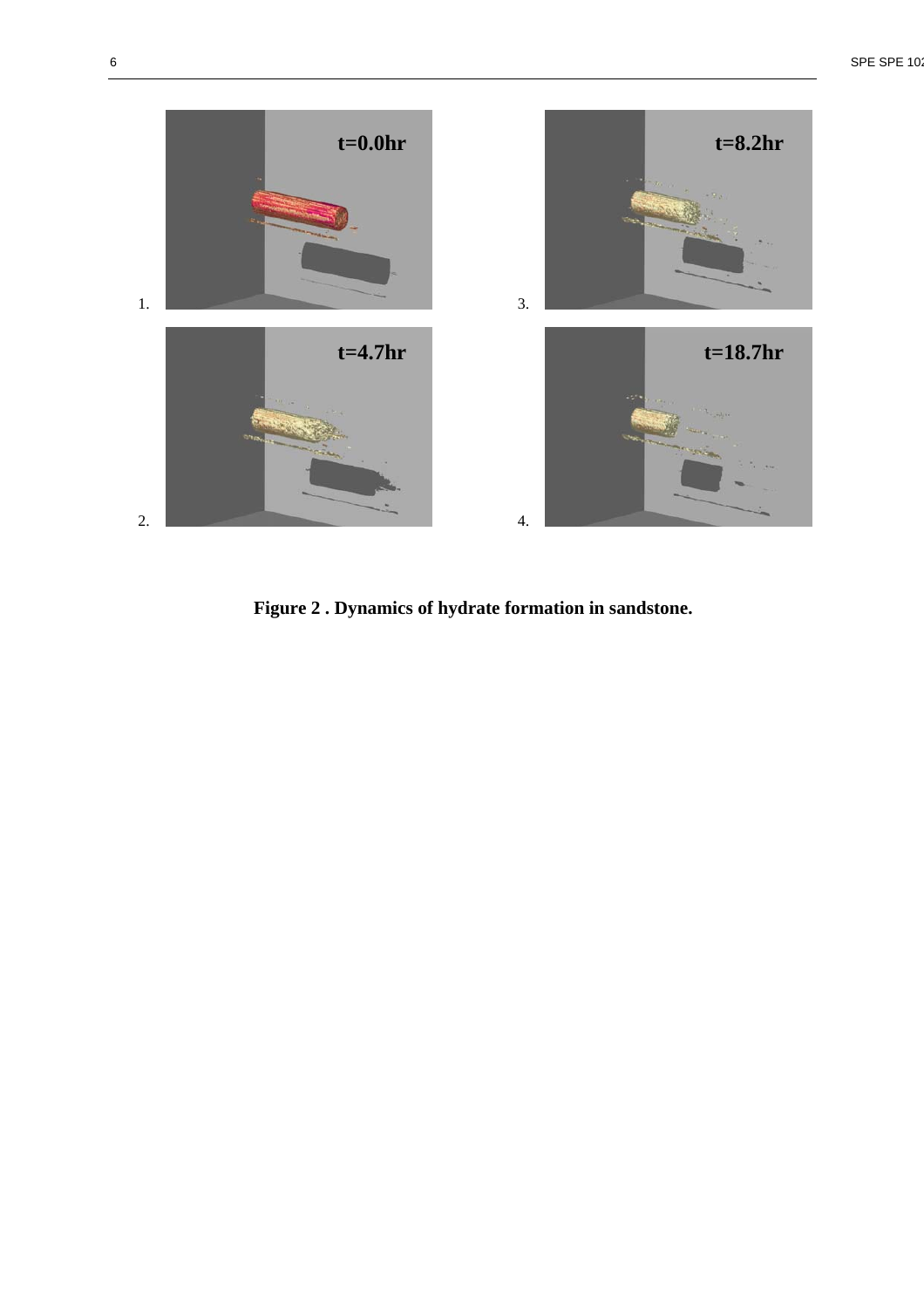

**Figure 3. Comparison of MRI intensity and methane consumption during hydrate formation**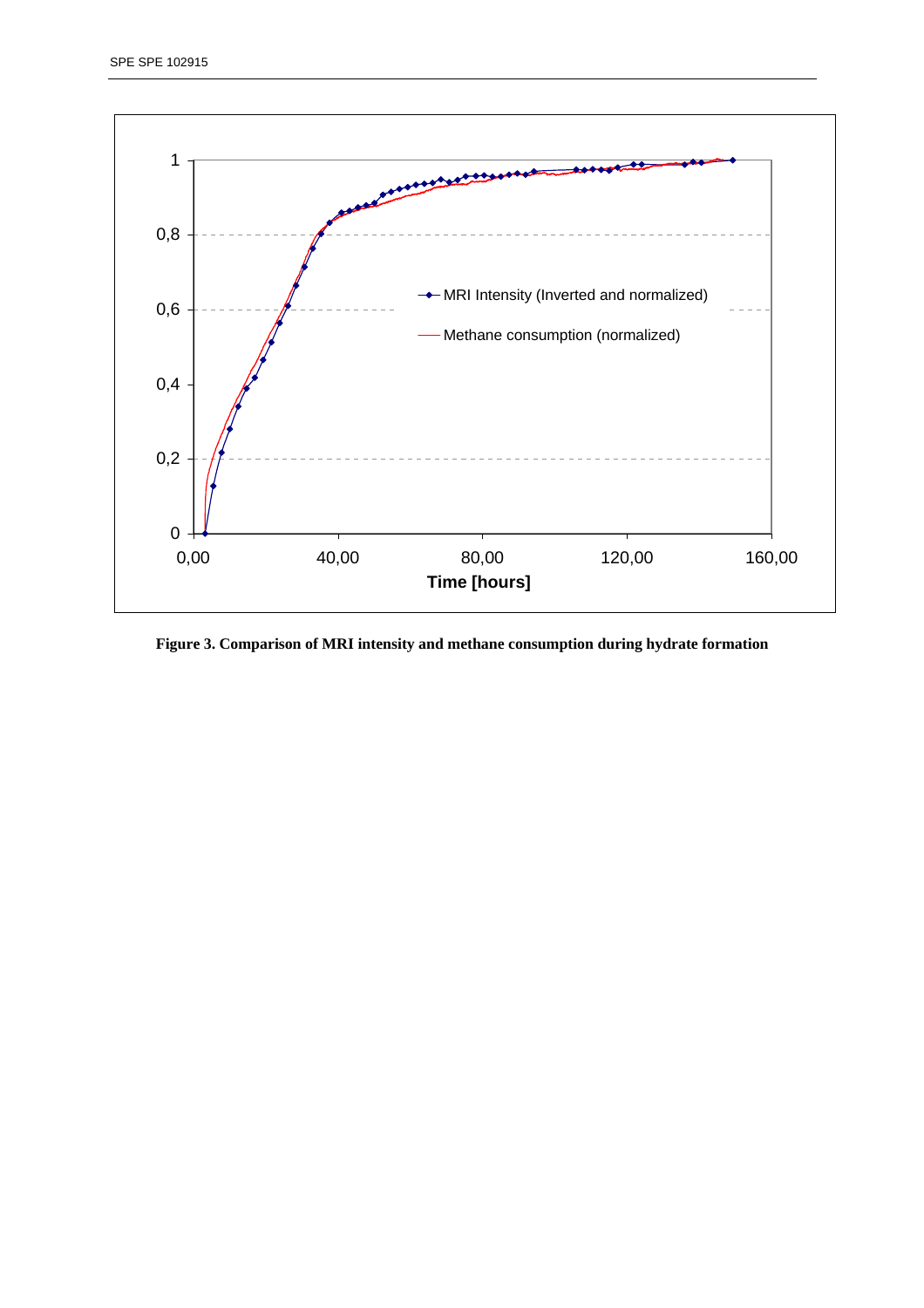

**Figure 4. Gas permeability measured during hydrate growth, Swi=47 % PV.**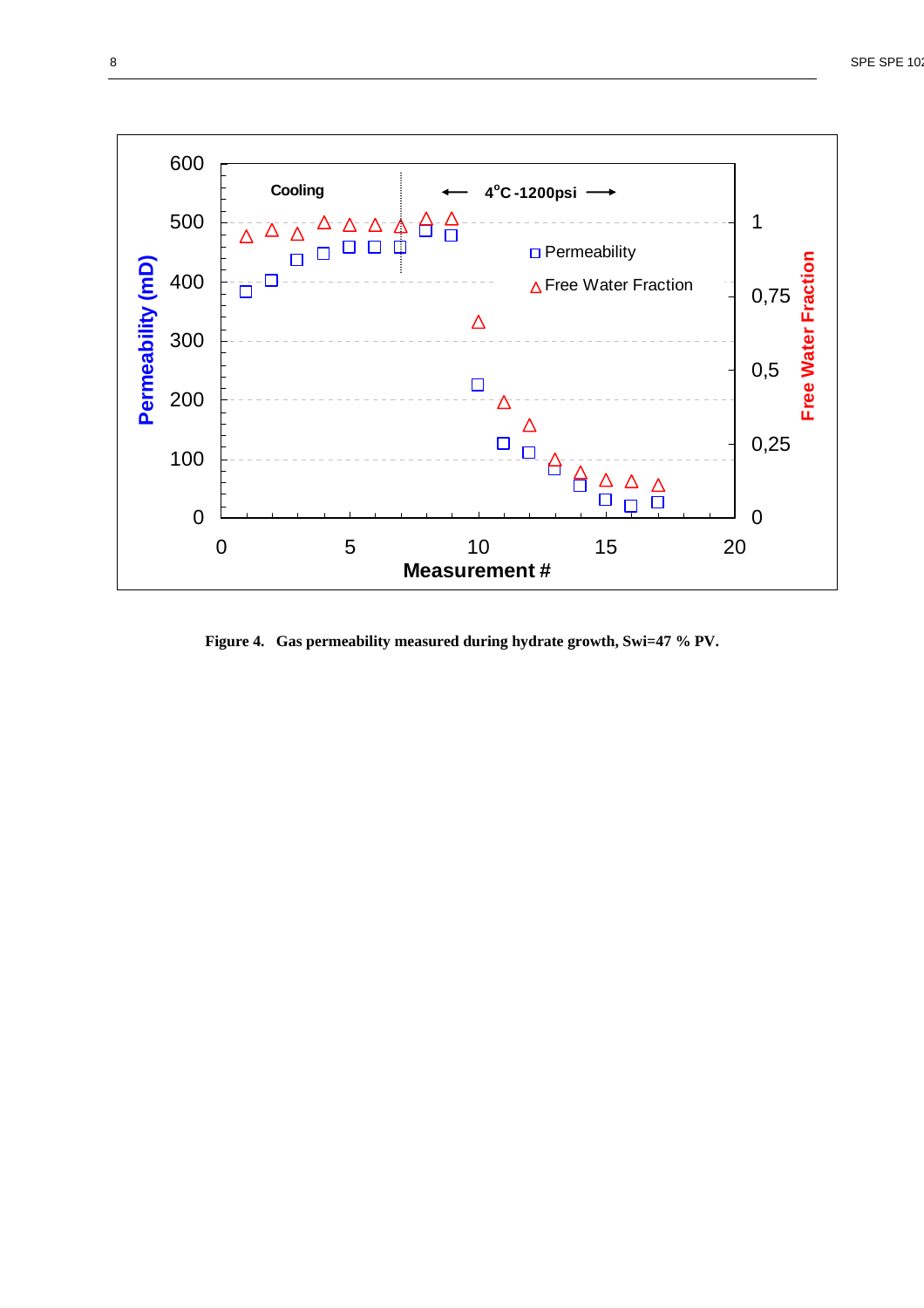

**Figure 5. Gas permeability as function of amount of initial water converted to hydrate.**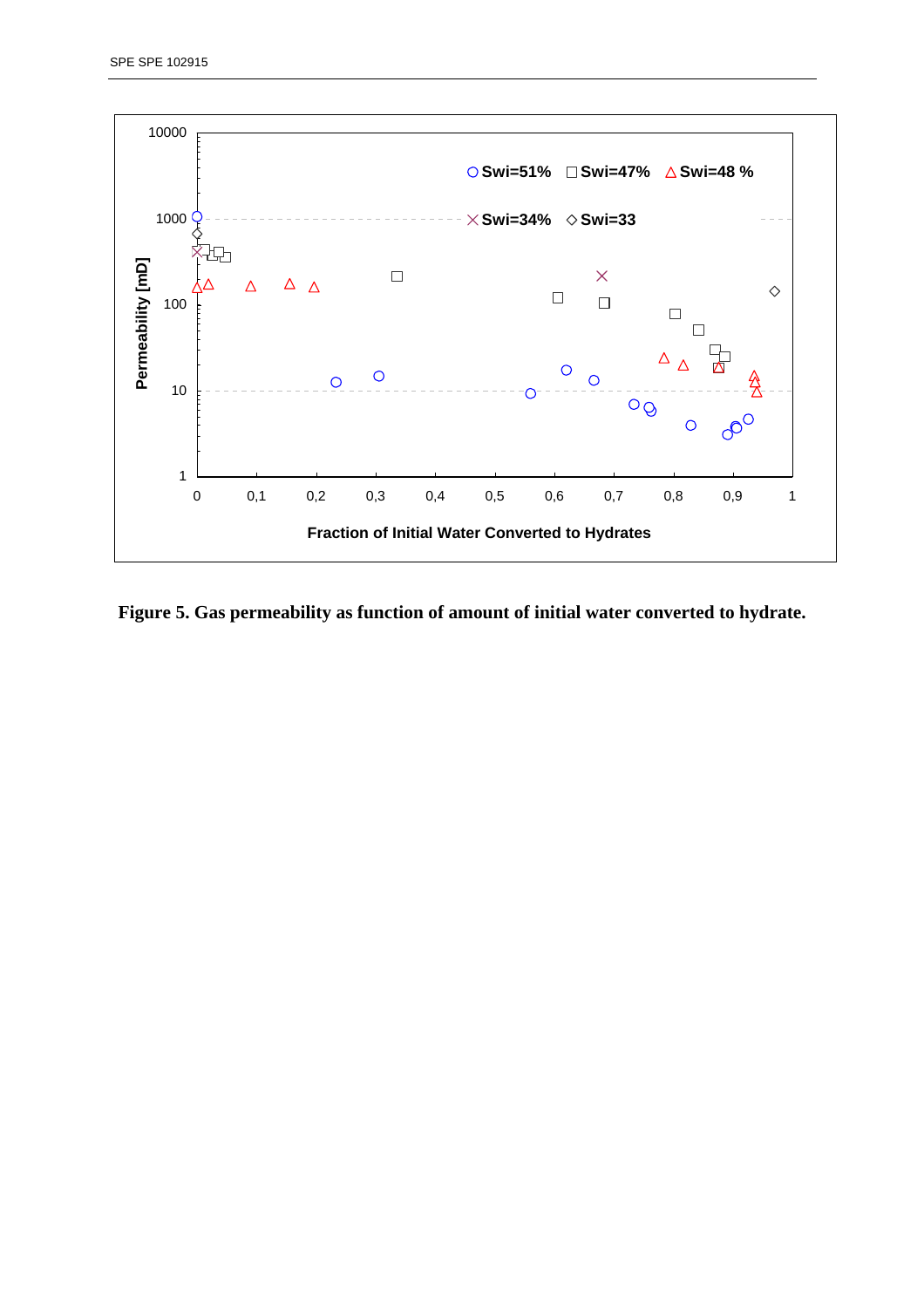

**Figure 6. Spacer used to establish the fractured core plug assembly.**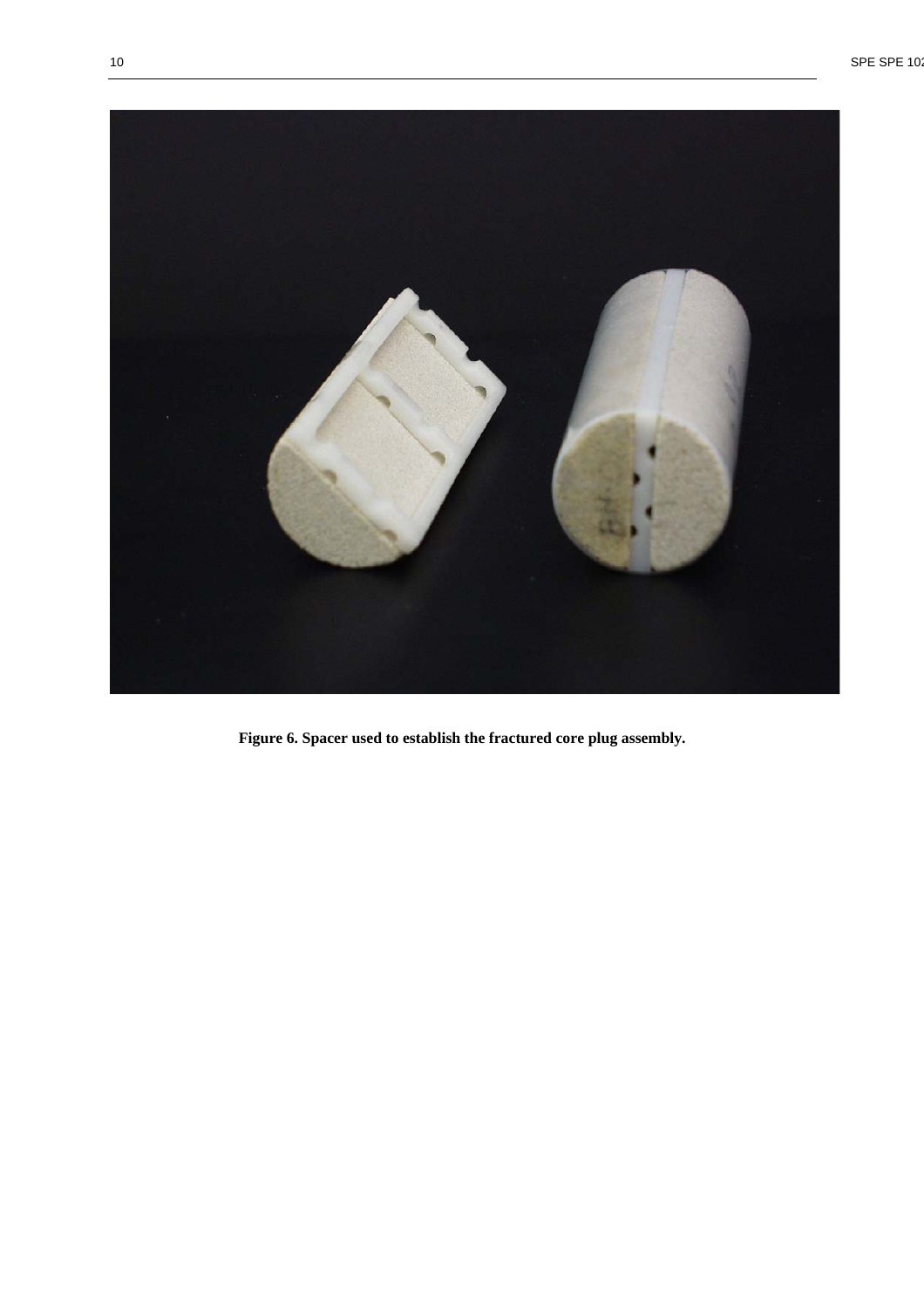

**Figure 7. Hydrate formation in the fractured core plug at 4 time steps: 1) Started cooling sample to 4ºC. 2) Methane hydrate starts forming. 3) Continued hydrate formation; the free methane in the fracture is easily identified. 4) Hydrate formation rate decreasing.**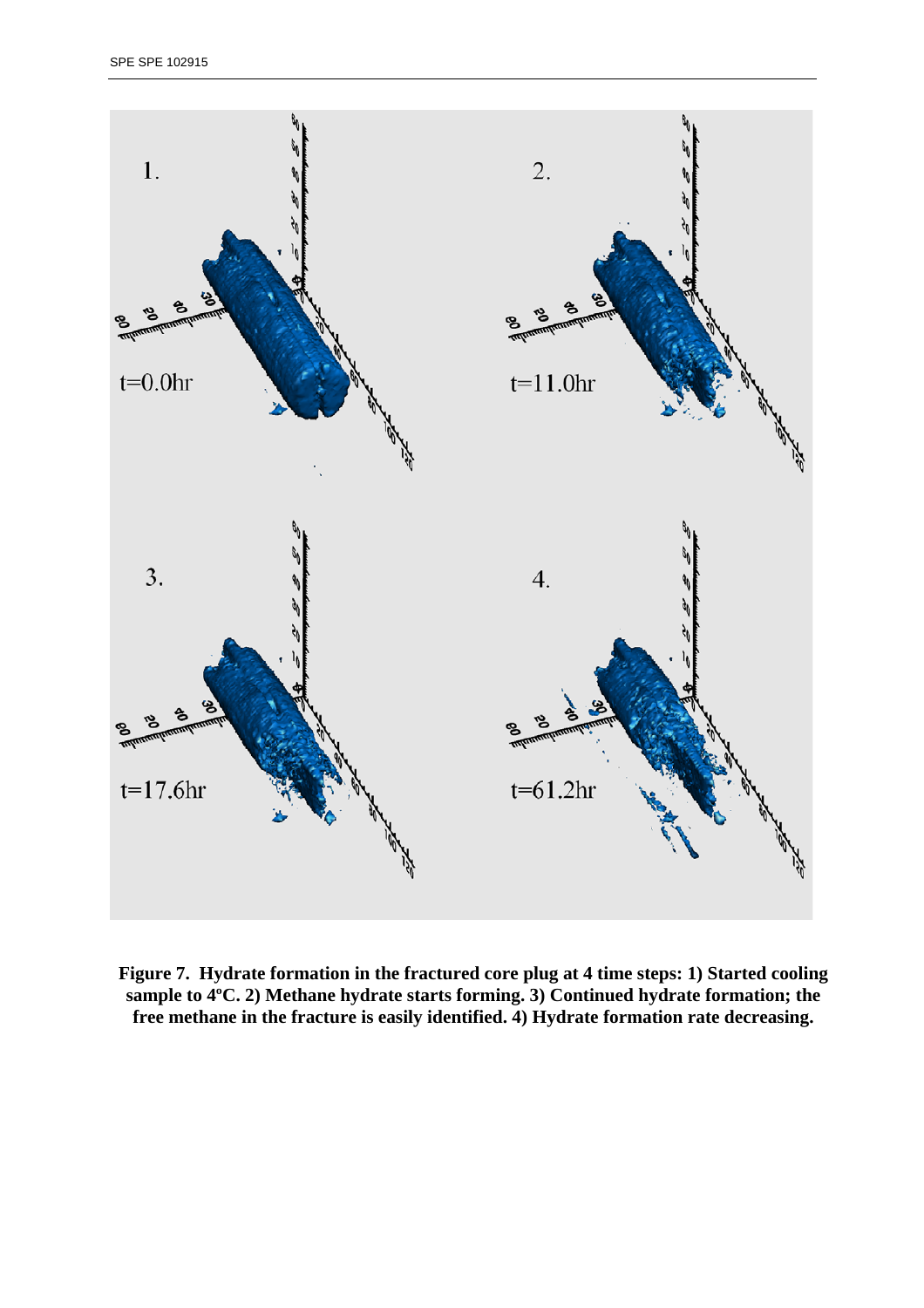

Figure 8. Methane production from the hydrate into the CO<sub>2</sub> filled fracture at 4 time steps: 1) The free methane in the fracture has been displaced by the liquid CO<sub>2</sub> flush. Time step 2, 3, and 4)  $CO<sub>2</sub>$  replaces methane in the hydrate and methane is produced **into the fracture.**